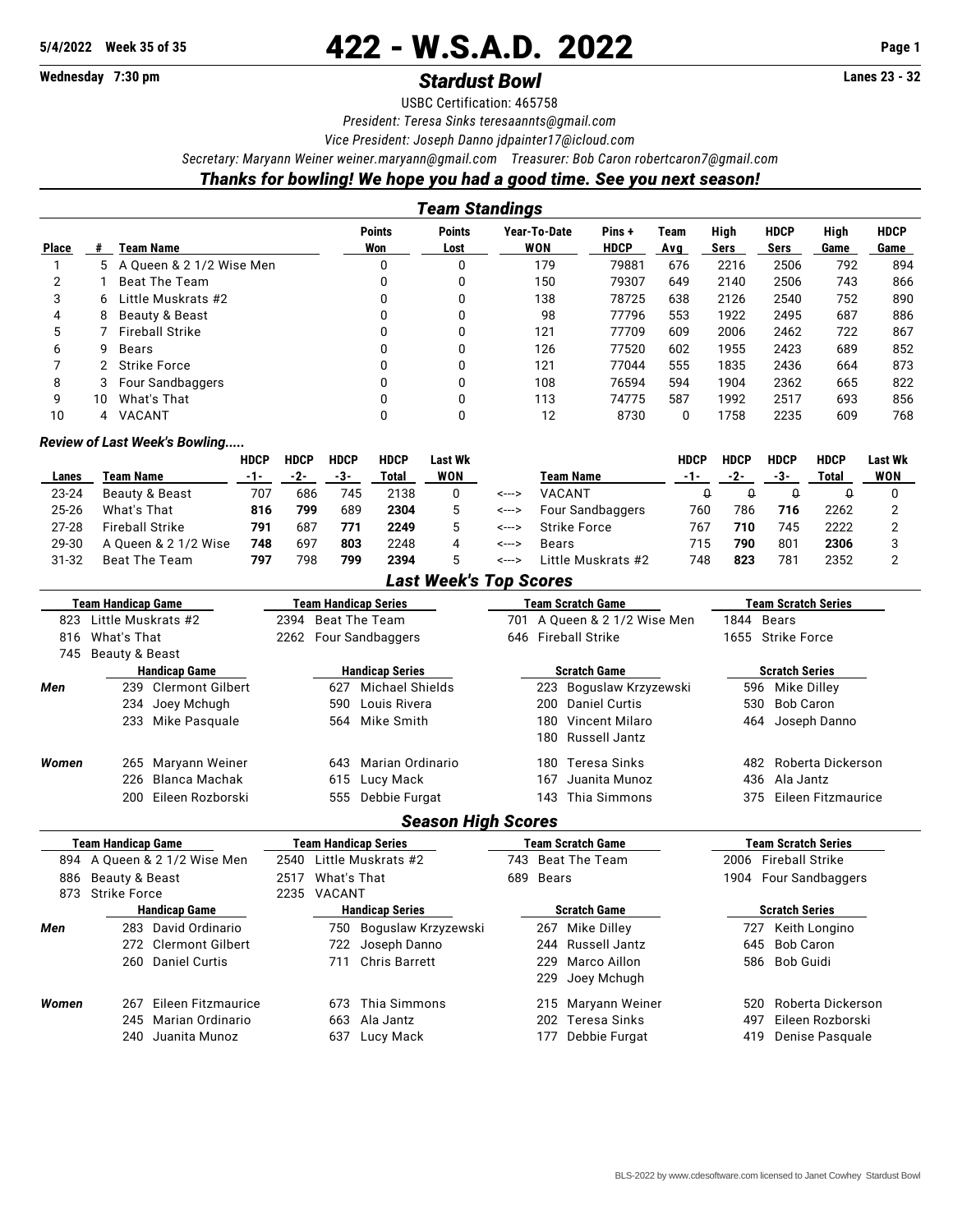|  | 5/4/2022 Week 35 of 35 |  |
|--|------------------------|--|
|  |                        |  |

**5/4/2022 Week 35 of 35 422 - W.S.A.D. 2022 Page 2**

| <b>Individual High Averages</b> |                                                          |            |                                                              |                     |          |            |            |            |              |                               |                     |                     |                     |
|---------------------------------|----------------------------------------------------------|------------|--------------------------------------------------------------|---------------------|----------|------------|------------|------------|--------------|-------------------------------|---------------------|---------------------|---------------------|
| Men<br>Women                    | 205.99<br>Keith Longino<br>152.35<br><b>Teresa Sinks</b> |            | 197.02<br>Boguslaw Krzyzewski<br>152.20<br>Roberta Dickerson |                     |          |            |            |            |              | Mike Dilley<br>Maryann Weiner |                     |                     |                     |
|                                 |                                                          |            |                                                              | <b>Team Rosters</b> |          |            |            |            | 151.50       |                               |                     |                     |                     |
| ID#                             | Name                                                     | Avg        | <b>HDCP</b>                                                  | Pins Gms            |          | $-1-$      | $-2-$      | -3-        | <b>Total</b> | High<br>Game                  | High<br><b>Sers</b> | <b>HDCP</b><br>Game | <b>HDCP</b><br>Sers |
|                                 | 1 - Beat The Team                                        |            |                                                              |                     |          |            |            |            |              |                               |                     |                     |                     |
|                                 | 115 VACANT                                               | 150        | 40                                                           | 0                   | 0        | v150       | v150       | v150       | 450          | 0                             | 0                   |                     |                     |
| 68                              | Maryann Weiner                                           | 151        | 39                                                           | 14544               | 96       | 226        | 143        | 149        | 518          | 215                           | 525                 | 256                 | 659                 |
| 28                              | Joey Mchugh                                              | 169        | 23                                                           | 17307               | 102      | 135        | 211        | 199        | 545          | 229                           | 617                 | 259                 | 689                 |
| 59                              | <b>Bob Caron</b>                                         | 179        | 15                                                           | 18353               | 102      | 169        | 177        | 184        | 530          | 238                           | 645                 | 254                 | 693                 |
| 2 - Strike Force                |                                                          |            |                                                              |                     |          |            |            |            |              |                               |                     |                     |                     |
| 9                               | Denise Pasquale                                          | 122        | 62                                                           | 12542               | 102      | 103        | 102        | 122        | 327          | 165                           | 419                 | 229                 | 611                 |
| 96                              | <b>Steve Ramos</b>                                       | 117        | 62                                                           | 10543               | 90       | 130        | 90         | 128        | 348          | 163                           | 425                 | 230                 | 621                 |
| 77                              | <b>Teresa Sinks</b>                                      | 152        | 38                                                           | 15083               | 99       | 180        | 169        | 167        | 516          | 202                           | 514                 | 244                 | 634                 |
| 104                             | Joseph Danno                                             | 164        | 27                                                           | 16265               | 99       | 165        | 160        | 139        | 464          | 231                           | 629                 | 262                 | 722                 |
|                                 | 3 - Four Sandbaggers                                     |            |                                                              |                     |          |            |            |            |              |                               |                     |                     |                     |
| 70                              | <b>Bob Guidi</b>                                         | 159        | 30                                                           | 15909               | 100      | 136        | 179        | 148        | 463          | 217                           | 586                 | 252                 | 679                 |
| 111                             | Debbie Furgat                                            | 134        | 52                                                           | 10503               | 78       | 122        | 135        | 142        | 399          | 177                           | 469                 | 231                 | 631                 |
| 102                             | Mike Smith                                               | 150        | 37                                                           | 14442               | 96       | 150        | 167        | 136        | 453          | 198                           | 504                 | 234                 | 615                 |
| 107                             | Louis Rivera                                             | 151        | 36                                                           | 5448                | 36       | 197        | 150        | 135        | 482          | 212                           | 542                 | 253                 | 665                 |
| 58                              | Mike Morsovillo                                          | 175        | 18                                                           | 3691                | 21       |            |            |            | 0            | 256                           | 631                 | 274                 | 685                 |
| 4 - VACANT                      |                                                          |            |                                                              |                     |          |            |            |            |              |                               |                     |                     |                     |
|                                 | 5 - A Queen & 2 1/2 Wise Men                             |            |                                                              |                     |          |            |            |            |              |                               |                     |                     |                     |
|                                 | 44 Daniel Curtis                                         | 176        | 18                                                           | 17973               | 102      | 149        | 124        | 200        | 473          | 241                           | 606                 | 260                 | 669                 |
| 26                              | Eileen Rozborski                                         | 145        | 44                                                           | 13406               | 92       | 152        | 126        | 156        | 434          | 199                           | 497                 | 244                 | 634                 |
| 116                             | VACANT                                                   | 150        | 40                                                           | 0                   | 0        | v150       | v150       | v150       | 450          | 0                             | 0                   |                     |                     |
| 109                             | Keith Longino                                            | 205        | 0                                                            | 18539               | 90       | a195       | a195       | a195       | 585          | 266                           | 727                 | 266                 | 733                 |
|                                 | 6 - Little Muskrats #2                                   |            |                                                              |                     |          |            |            |            |              |                               |                     |                     |                     |
| 106                             | Marian Ordinario                                         | 139        | 48                                                           | 10898               | 78       | 158        | 188        | 153        | 499          | 192                           | 484                 | 245                 | 634                 |
|                                 | 112 Chris Barrett                                        | 168        | 24                                                           | 13164               | 78       | 128        | 159        | 146        | 433          | 233                           | 639                 | 257                 | 711                 |
| 94                              | Ala Jantz                                                | 134        | 52                                                           | 13289               | 99       | 141        | 162        | 133        | 436          | 191                           | 486                 | 244                 | 663                 |
|                                 | 62 Boguslaw Krzyzewski                                   | 197        | 2                                                            | 17535               | 89       | 195        | 188        | 223        | 606          | 266                           | 735                 | 271                 | 750                 |
|                                 | 7 - Fireball Strike                                      |            |                                                              |                     |          |            |            |            |              |                               |                     |                     |                     |
| 92                              | Juanita Munoz                                            | 137        | 50                                                           | 13598               | 99       | 167        | 124        | 125        | 416          | 189                           | 489                 | 240                 | 642                 |
| 25                              | Mike Pasquale                                            | 115        | 63                                                           | 11777               | 102      | 107        | 100        | 170        | 377          | 157                           | 410                 | 223                 | 608                 |
| 48                              | Vincent Milaro                                           | 161        | 29<br>3                                                      | 16025               | 99       | 180        | 117<br>201 | 128<br>203 | 425<br>596   | 225<br>267                    | 574                 | 258<br>270          | 664                 |
| 33                              | Mike Dilley                                              | 196        |                                                              | 19491               | 99       | 192        |            |            |              |                               | 692                 |                     | 701                 |
|                                 | 8 - Beauty & Beast                                       |            |                                                              |                     |          |            |            |            |              |                               |                     |                     |                     |
| 6                               | 72 Mike Kartheiser<br>Lucy Mack                          | 140<br>129 | 45<br>56                                                     | 7177<br>12453       | 51<br>96 | 137<br>137 | 117<br>145 | 110<br>165 | 364<br>447   | 209<br>172                    | 498<br>466          | 278<br>229          | 704<br>637          |
| 34                              | Eileen Fitzmaurice                                       | 126        | 59                                                           | 12179               | 96       | 128        | 119        | 128        | 375          | 203                           | 445                 | 267                 | 639                 |
| 114                             | David Ordinario                                          | 158        | 31                                                           | 12382               | 78       | 114        | 114        | 151        | 379          | 246                           | 577                 | 283                 | 682                 |
| 21                              | Don Arocho                                               | 194        | 4                                                            | 5243                | 27       |            |            |            | 0            | 236                           | 628                 | 245                 | 646                 |
| 9 - Bears                       |                                                          |            |                                                              |                     |          |            |            |            |              |                               |                     |                     |                     |
| 49                              | <b>Blanca Machak</b>                                     | 112        | 70                                                           | 11092               | 99       | 105        | 156        | 151        | 412          | 152                           | 391                 | 224                 | 604                 |
| 14                              | Roberta Dickerson                                        | 152        | 38                                                           | 15524               | 102      | 155        | 170        | 157        | 482          | 212                           | 520                 | 252                 | 638                 |
| 20                              | Marco Aillon                                             | 164        | 27                                                           | 16302               | 99       | 126        | 166        | 159        | 451          | 229                           | 594                 | 257                 | 678                 |
|                                 | 74 Russell Jantz                                         | 174        | 19                                                           | 16206               | 93       | 175        | 144        | 180        | 499          | 244                           | 615                 | 268                 | 678                 |
|                                 | 10 - What's That                                         |            |                                                              |                     |          |            |            |            |              |                               |                     |                     |                     |
|                                 | 103 Thia Simmons                                         | 136        | 51                                                           | 12263               | 90       | 124        | 143        | 106        | 373          | 202                           | 517                 | 254                 | 673                 |
| 61                              | Michael Shields                                          | 156        | 33                                                           | 12703               | 81       | 195        | 189        | 144        | 528          | 203                           | 544                 | 248                 | 673                 |
| 119                             | Donald Cork                                              | 110        | 67                                                           | 10596               | 96       | 107        | 113        | 105        | 325          | 184                           | 436                 | 256                 | 652                 |
| 110                             | <b>Clermont Gilbert</b>                                  | 185        | 11                                                           | 15196               | 82       | 228        | 192        | 172        | 592          | 255                           | 665                 | 272                 | 701                 |